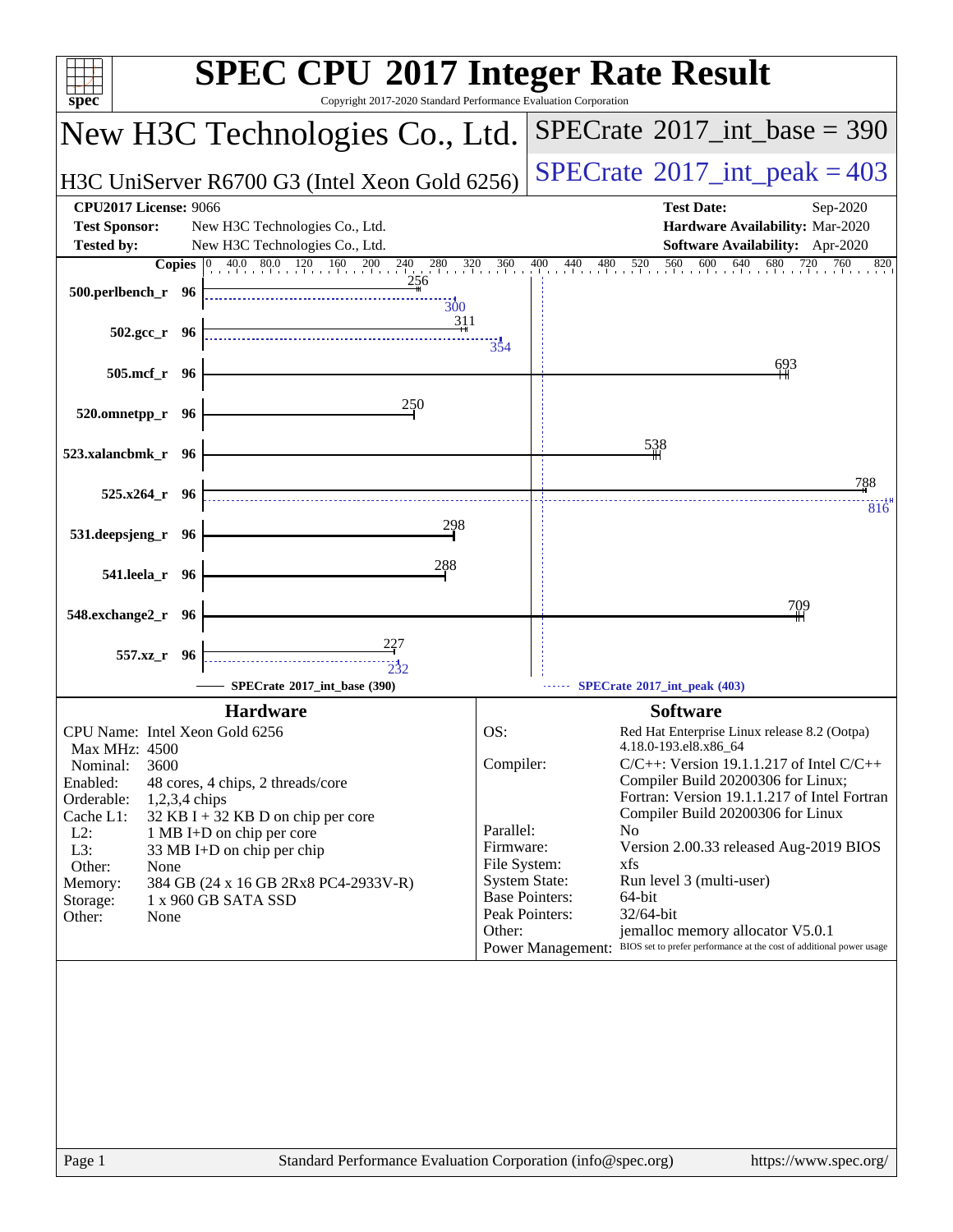

Copyright 2017-2020 Standard Performance Evaluation Corporation

# New H3C Technologies Co., Ltd.

H3C UniServer R6700 G3 (Intel Xeon Gold 6256) [SPECrate](http://www.spec.org/auto/cpu2017/Docs/result-fields.html#SPECrate2017intpeak)® 2017\_int\_peak =  $403$ 

 $SPECTate$ <sup>®</sup>[2017\\_int\\_base =](http://www.spec.org/auto/cpu2017/Docs/result-fields.html#SPECrate2017intbase) 390

**[Test Sponsor:](http://www.spec.org/auto/cpu2017/Docs/result-fields.html#TestSponsor)** New H3C Technologies Co., Ltd. **[Hardware Availability:](http://www.spec.org/auto/cpu2017/Docs/result-fields.html#HardwareAvailability)** Mar-2020 **[Tested by:](http://www.spec.org/auto/cpu2017/Docs/result-fields.html#Testedby)** New H3C Technologies Co., Ltd. **[Software Availability:](http://www.spec.org/auto/cpu2017/Docs/result-fields.html#SoftwareAvailability)** Apr-2020

**[CPU2017 License:](http://www.spec.org/auto/cpu2017/Docs/result-fields.html#CPU2017License)** 9066 **[Test Date:](http://www.spec.org/auto/cpu2017/Docs/result-fields.html#TestDate)** Sep-2020

### **[Results Table](http://www.spec.org/auto/cpu2017/Docs/result-fields.html#ResultsTable)**

| <b>Base</b>                              |                |       |                |       | <b>Peak</b>    |       |               |                |              |                |              |                |              |
|------------------------------------------|----------------|-------|----------------|-------|----------------|-------|---------------|----------------|--------------|----------------|--------------|----------------|--------------|
| <b>Copies</b>                            | <b>Seconds</b> | Ratio | <b>Seconds</b> | Ratio | <b>Seconds</b> | Ratio | <b>Copies</b> | <b>Seconds</b> | <b>Ratio</b> | <b>Seconds</b> | <b>Ratio</b> | <b>Seconds</b> | <b>Ratio</b> |
| 96                                       | 591            | 258   | 601            | 254   | 598            | 256   | 96            | 509            | 300          | 512            | 299          | 509            | 300          |
| 96                                       | 443            | 307   | 433            | 314   | 436            | 311   | 96            | 385            | 353          | 384            | 354          | 383            | 355          |
| 96                                       | 226            | 685   | 224            | 693   | 223            | 695   | 96            | 226            | 685          | 224            | 693          | 223            | 695          |
| 96                                       | 504            | 250   | 502            | 251   | 504            | 250   | 96            | 504            | 250          | 502            | 251          | 504            | 250          |
| 96                                       | 190            | 535   | 188            | 538   | 187            | 543   | 96            | 190            | 535          | 188            | 538          | 187            | 543          |
| 96                                       | 213            | 788   | 214            | 784   | 213            | 789   | 96            | 207            | 812          | 206            | 816          | 205            | 819          |
| 96                                       | 370            | 297   | 369            | 298   | 368            | 299   | 96            | 370            | 297          | 369            | 298          | 368            | 299          |
| 96                                       | 553            | 287   | 551            | 288   | 551            | 288   | 96            | 553            | 287          | 551            | 288          | 551            | 288          |
| 96                                       | 357            | 705   | 355            | 709   | 352            | 714   | 96            | 357            | 705          | 355            | 709          | 352            | 714          |
| 96                                       | 457            | 227   | 456            | 227   | 457            | 227   | 96            | 448            | 231          | 447            | 232          | 446            | 232          |
| $SPECrate^{\circ}2017$ int base =<br>390 |                |       |                |       |                |       |               |                |              |                |              |                |              |
|                                          |                |       |                |       |                |       |               |                |              |                |              |                |              |

**[SPECrate](http://www.spec.org/auto/cpu2017/Docs/result-fields.html#SPECrate2017intpeak)[2017\\_int\\_peak =](http://www.spec.org/auto/cpu2017/Docs/result-fields.html#SPECrate2017intpeak) 403**

Results appear in the [order in which they were run](http://www.spec.org/auto/cpu2017/Docs/result-fields.html#RunOrder). Bold underlined text [indicates a median measurement](http://www.spec.org/auto/cpu2017/Docs/result-fields.html#Median).

### **[Compiler Notes](http://www.spec.org/auto/cpu2017/Docs/result-fields.html#CompilerNotes)**

The inconsistent Compiler version information under Compiler Version section is due to a discrepancy in Intel Compiler. The correct version of C/C++ compiler is: Version 19.1.1.217 Build 20200306 Compiler for Linux The correct version of Fortran compiler is: Version 19.1.1.217 Build 20200306 Compiler for Linux

### **[Submit Notes](http://www.spec.org/auto/cpu2017/Docs/result-fields.html#SubmitNotes)**

 The numactl mechanism was used to bind copies to processors. The config file option 'submit' was used to generate numactl commands to bind each copy to a specific processor. For details, please see the config file.

### **[Operating System Notes](http://www.spec.org/auto/cpu2017/Docs/result-fields.html#OperatingSystemNotes)**

Stack size set to unlimited using "ulimit -s unlimited"

### **[Environment Variables Notes](http://www.spec.org/auto/cpu2017/Docs/result-fields.html#EnvironmentVariablesNotes)**

```
Environment variables set by runcpu before the start of the run:
LD_LIBRARY_PATH =
      "/home/speccpu/lib/intel64:/home/speccpu/lib/ia32:/home/speccpu/je5.0.1-
      32"
MALLOC_CONF = "retain:true"
```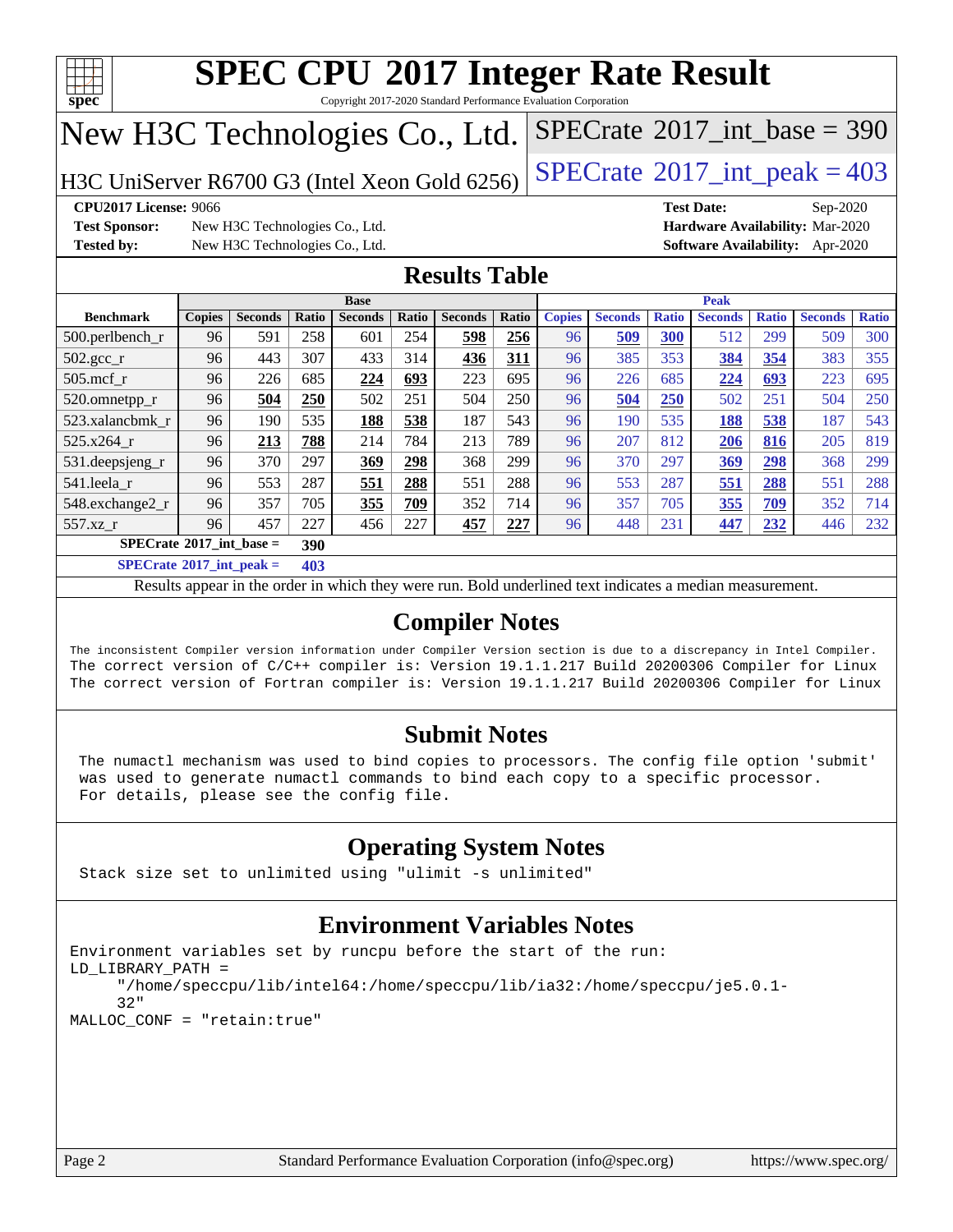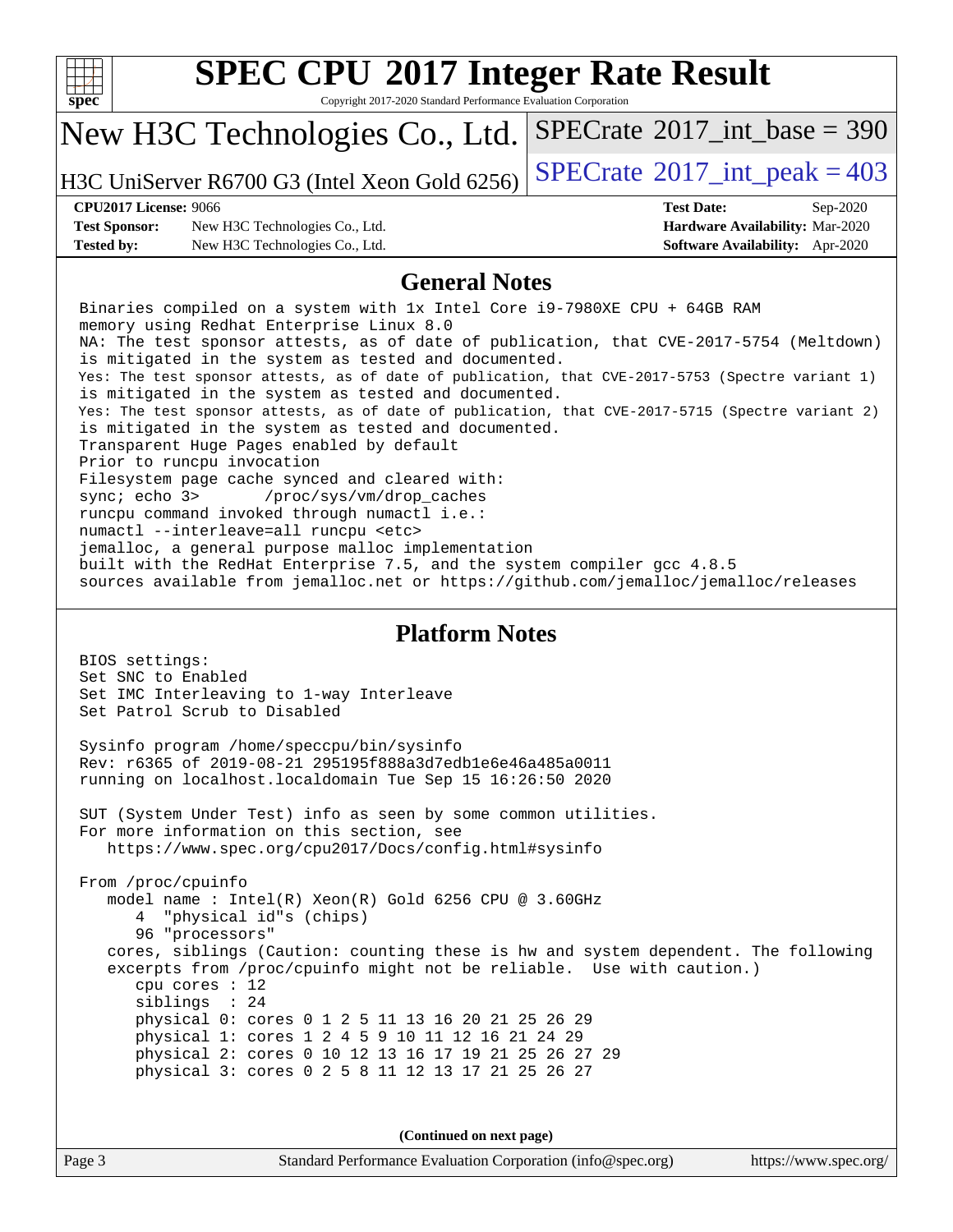

Copyright 2017-2020 Standard Performance Evaluation Corporation

# New H3C Technologies Co., Ltd.

H3C UniServer R6700 G3 (Intel Xeon Gold 6256) [SPECrate](http://www.spec.org/auto/cpu2017/Docs/result-fields.html#SPECrate2017intpeak)<sup>®</sup>2017\_int\_peak =  $403$ 

 $SPECrate$ <sup>®</sup>[2017\\_int\\_base =](http://www.spec.org/auto/cpu2017/Docs/result-fields.html#SPECrate2017intbase) 390

**[Test Sponsor:](http://www.spec.org/auto/cpu2017/Docs/result-fields.html#TestSponsor)** New H3C Technologies Co., Ltd. **[Hardware Availability:](http://www.spec.org/auto/cpu2017/Docs/result-fields.html#HardwareAvailability)** Mar-2020 **[Tested by:](http://www.spec.org/auto/cpu2017/Docs/result-fields.html#Testedby)** New H3C Technologies Co., Ltd. **[Software Availability:](http://www.spec.org/auto/cpu2017/Docs/result-fields.html#SoftwareAvailability)** Apr-2020

**[CPU2017 License:](http://www.spec.org/auto/cpu2017/Docs/result-fields.html#CPU2017License)** 9066 **[Test Date:](http://www.spec.org/auto/cpu2017/Docs/result-fields.html#TestDate)** Sep-2020

#### **[Platform Notes \(Continued\)](http://www.spec.org/auto/cpu2017/Docs/result-fields.html#PlatformNotes)**

| From 1scpu:                 |                                                                                      |
|-----------------------------|--------------------------------------------------------------------------------------|
| Architecture:               | x86 64                                                                               |
| $CPU$ op-mode( $s$ ):       | $32$ -bit, $64$ -bit                                                                 |
| Byte Order:                 | Little Endian                                                                        |
| CPU(s):                     | 96                                                                                   |
| On-line CPU(s) list: $0-95$ |                                                                                      |
| Thread(s) per core:         | 2                                                                                    |
| Core(s) per socket:         | 12                                                                                   |
| Socket(s):                  | $\overline{4}$                                                                       |
| NUMA $node(s):$             | 8                                                                                    |
| Vendor ID:                  | GenuineIntel                                                                         |
| CPU family:                 | 6                                                                                    |
| Model:                      | 85                                                                                   |
| Model name:                 | $Intel(R)$ Xeon $(R)$ Gold 6256 CPU @ 3.60GHz                                        |
| Stepping:                   | 7                                                                                    |
| CPU MHz:                    | 1293.408                                                                             |
| CPU max MHz:                | 4500.0000                                                                            |
| CPU min MHz:                | 1200.0000                                                                            |
| BogoMIPS:                   | 7200.00                                                                              |
| Virtualization:             | VT-x                                                                                 |
| Lld cache:                  | 32K                                                                                  |
| Lli cache:                  | 32K                                                                                  |
| L2 cache:                   | 1024K                                                                                |
| L3 cache:                   | 33792K                                                                               |
| NUMA $node0$ $CPU(s)$ :     | $0-2, 6, 9, 10, 48-50, 54, 57, 58$                                                   |
| NUMA nodel $CPU(s):$        | 3-5, 7, 8, 11, 51-53, 55, 56, 59                                                     |
| NUMA node2 CPU(s):          | 12, 13, 16, 17, 20, 22, 60, 61, 64, 65, 68, 70                                       |
| NUMA node3 CPU(s):          | 14, 15, 18, 19, 21, 23, 62, 63, 66, 67, 69, 71                                       |
| NUMA $node4$ $CPU(s):$      | 24, 25, 28, 29, 32, 33, 72, 73, 76, 77, 80, 81                                       |
| NUMA $node5$ $CPU(s)$ :     | 26, 27, 30, 31, 34, 35, 74, 75, 78, 79, 82, 83                                       |
| NUMA $node6$ $CPU(s):$      | 36, 37, 39, 43, 45, 46, 84, 85, 87, 91, 93, 94                                       |
| NUMA $node7$ $CPU(s)$ :     | 38, 40-42, 44, 47, 86, 88-90, 92, 95                                                 |
| Flaqs:                      | fpu vme de pse tsc msr pae mce cx8 apic sep mtrr pge mca cmov                        |
|                             | pat pse36 clflush dts acpi mmx fxsr sse sse2 ss ht tm pbe syscall nx pdpelgb rdtscp  |
|                             | lm constant_tsc art arch_perfmon pebs bts rep_good nopl xtopology nonstop_tsc cpuid  |
|                             | aperfmperf pni pclmulqdq dtes64 monitor ds_cpl vmx smx est tm2 ssse3 sdbg fma cx16   |
|                             | xtpr pdcm pcid dca sse4_1 sse4_2 x2apic movbe popcnt tsc_deadline_timer aes xsave    |
|                             | avx f16c rdrand lahf_lm abm 3dnowprefetch cpuid_fault epb cat_13 cdp_13              |
|                             | invpcid_single intel_ppin ssbd mba ibrs ibpb stibp ibrs_enhanced tpr_shadow vnmi     |
|                             | flexpriority ept vpid fsgsbase tsc_adjust bmil hle avx2 smep bmi2 erms invpcid rtm   |
|                             | cqm mpx rdt_a avx512f avx512dq rdseed adx smap clflushopt clwb intel_pt avx512cd     |
|                             | avx512bw avx512vl xsaveopt xsavec xgetbvl xsaves cqm_llc cqm_occup_llc cqm_mbm_total |
|                             | cqm_mbm_local dtherm ida arat pln pts pku ospke avx512_vnni md_clear flush_l1d       |
| arch_capabilities           |                                                                                      |
|                             |                                                                                      |
| /proc/cpuinfo cache data    |                                                                                      |
| cache size : 33792 KB       |                                                                                      |
|                             |                                                                                      |

**(Continued on next page)**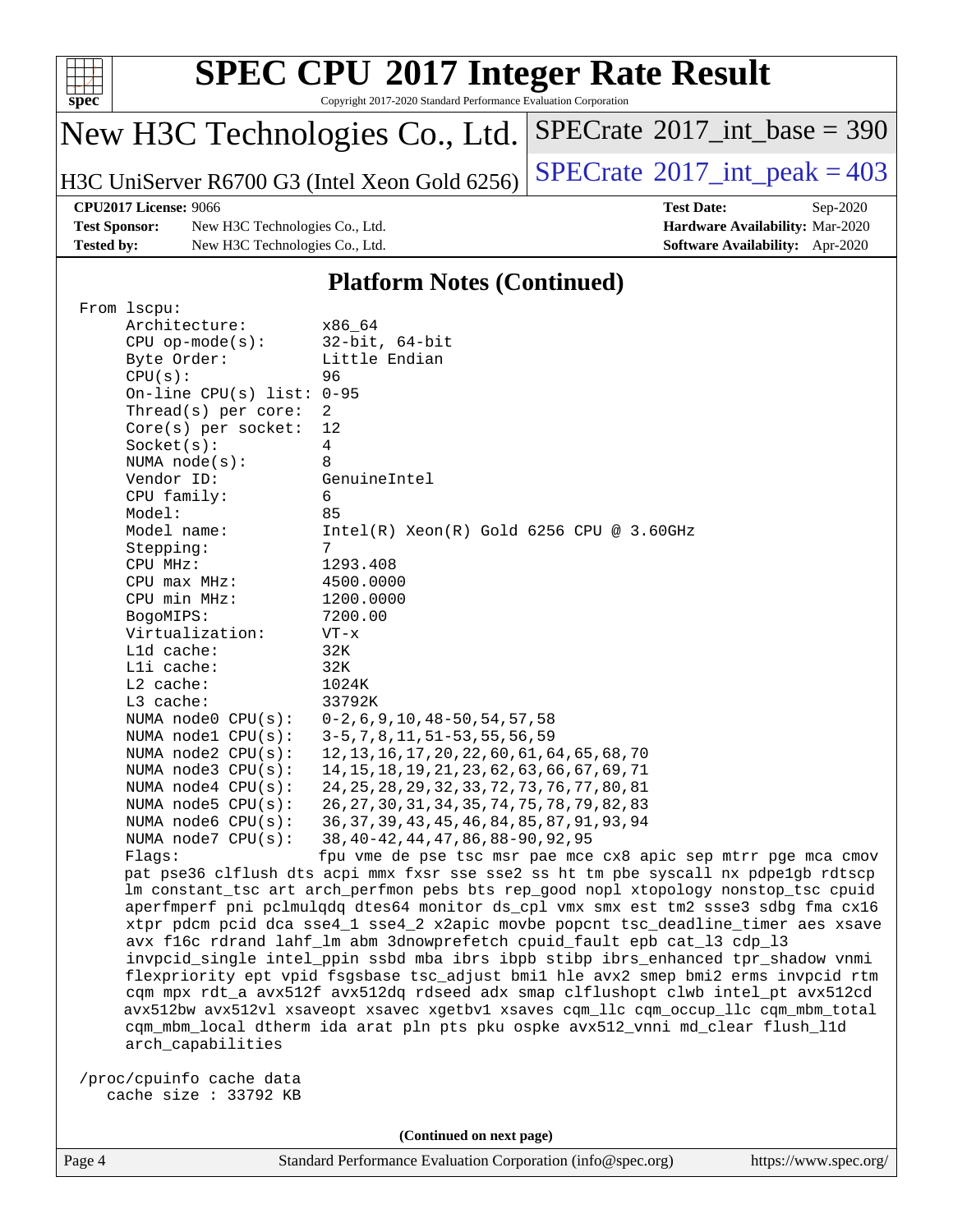

### **[Platform Notes \(Continued\)](http://www.spec.org/auto/cpu2017/Docs/result-fields.html#PlatformNotes)**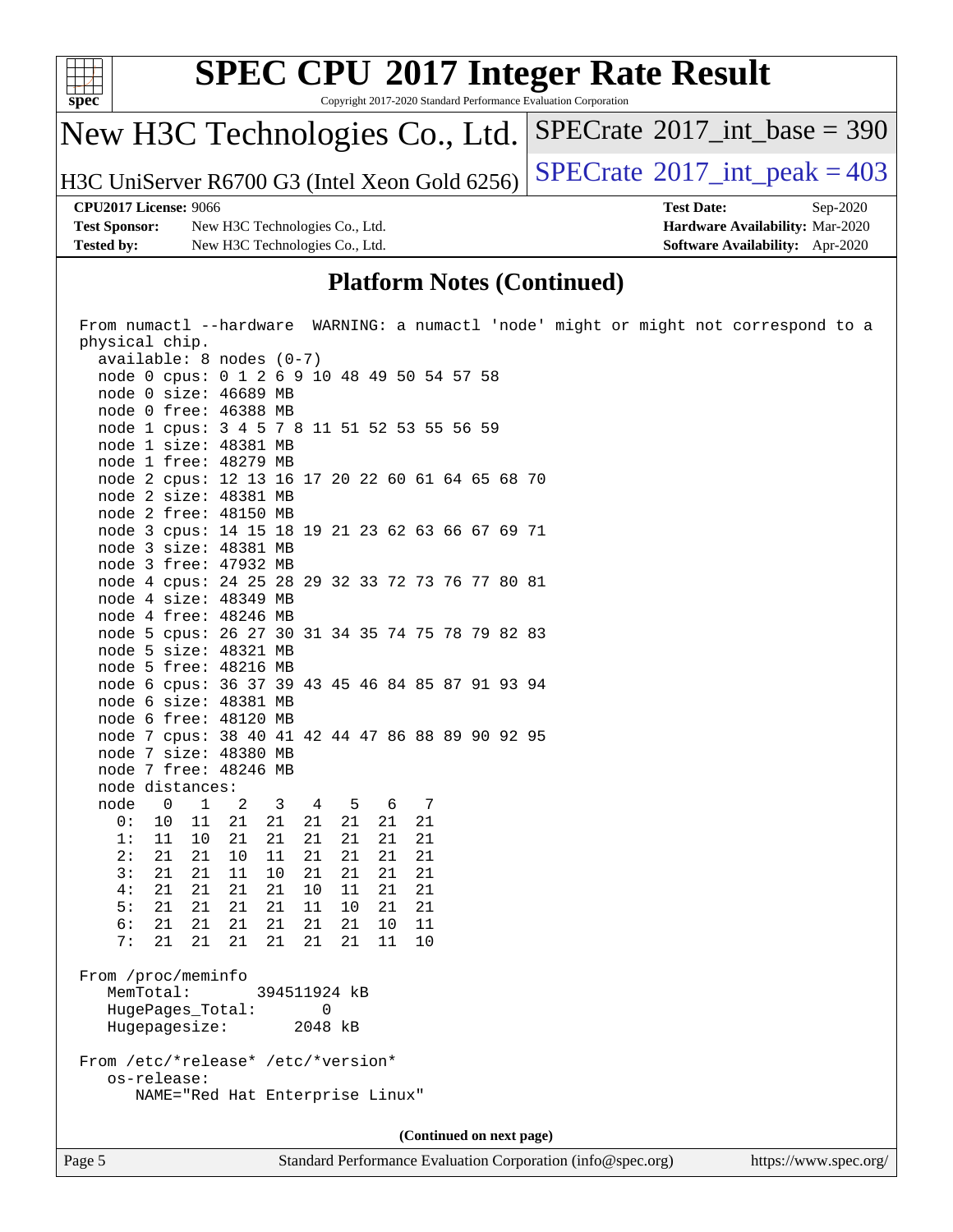

Copyright 2017-2020 Standard Performance Evaluation Corporation

New H3C Technologies Co., Ltd.

H3C UniServer R6700 G3 (Intel Xeon Gold 6256) [SPECrate](http://www.spec.org/auto/cpu2017/Docs/result-fields.html#SPECrate2017intpeak)<sup>®</sup>2017\_int\_peak =  $403$ 

 $SPECTate$ <sup>®</sup>[2017\\_int\\_base =](http://www.spec.org/auto/cpu2017/Docs/result-fields.html#SPECrate2017intbase) 390

**[Test Sponsor:](http://www.spec.org/auto/cpu2017/Docs/result-fields.html#TestSponsor)** New H3C Technologies Co., Ltd. **[Hardware Availability:](http://www.spec.org/auto/cpu2017/Docs/result-fields.html#HardwareAvailability)** Mar-2020 **[Tested by:](http://www.spec.org/auto/cpu2017/Docs/result-fields.html#Testedby)** New H3C Technologies Co., Ltd. **[Software Availability:](http://www.spec.org/auto/cpu2017/Docs/result-fields.html#SoftwareAvailability)** Apr-2020

**[CPU2017 License:](http://www.spec.org/auto/cpu2017/Docs/result-fields.html#CPU2017License)** 9066 **[Test Date:](http://www.spec.org/auto/cpu2017/Docs/result-fields.html#TestDate)** Sep-2020

#### **[Platform Notes \(Continued\)](http://www.spec.org/auto/cpu2017/Docs/result-fields.html#PlatformNotes)**

Page 6 Standard Performance Evaluation Corporation [\(info@spec.org\)](mailto:info@spec.org) <https://www.spec.org/> VERSION="8.2 (Ootpa)" ID="rhel" ID\_LIKE="fedora" VERSION\_ID="8.2" PLATFORM\_ID="platform:el8" PRETTY\_NAME="Red Hat Enterprise Linux 8.2 (Ootpa)" ANSI\_COLOR="0;31" redhat-release: Red Hat Enterprise Linux release 8.2 (Ootpa) system-release: Red Hat Enterprise Linux release 8.2 (Ootpa) system-release-cpe: cpe:/o:redhat:enterprise\_linux:8.2:ga uname -a: Linux localhost.localdomain 4.18.0-193.el8.x86\_64 #1 SMP Fri Mar 27 14:35:58 UTC 2020 x86\_64 x86\_64 x86\_64 GNU/Linux Kernel self-reported vulnerability status: itlb\_multihit: KVM: Mitigation: Split huge pages CVE-2018-3620 (L1 Terminal Fault): Not affected Microarchitectural Data Sampling: Not affected CVE-2017-5754 (Meltdown): Not affected CVE-2018-3639 (Speculative Store Bypass): Mitigation: Speculative Store Bypass disabled via prctl and seccomp CVE-2017-5753 (Spectre variant 1): Mitigation: usercopy/swapgs barriers and \_\_user pointer sanitization CVE-2017-5715 (Spectre variant 2): Mitigation: Enhanced IBRS, IBPB: conditional, RSB filling tsx\_async\_abort: Mitigation: Clear CPU buffers; SMT vulnerable run-level 3 Sep 15 16:24 SPEC is set to: /home/speccpu Filesystem Type Size Used Avail Use% Mounted on /dev/mapper/rhel-home xfs 839G 80G 759G 10% /home From /sys/devices/virtual/dmi/id BIOS: American Megatrends Inc. 2.00.33 08/22/2019 Vendor: New H3C Technologies Co., Ltd. Product: UniServer R6700 G3 Product Family: Rack Serial: 210200A01SH18B000020 Additional information from dmidecode follows. WARNING: Use caution when you interpret this section. The 'dmidecode' program reads system data which is "intended to allow hardware to be accurately determined", but the intent may not be met, as there are frequent changes to hardware, firmware, and the "DMTF SMBIOS" standard. Memory: **(Continued on next page)**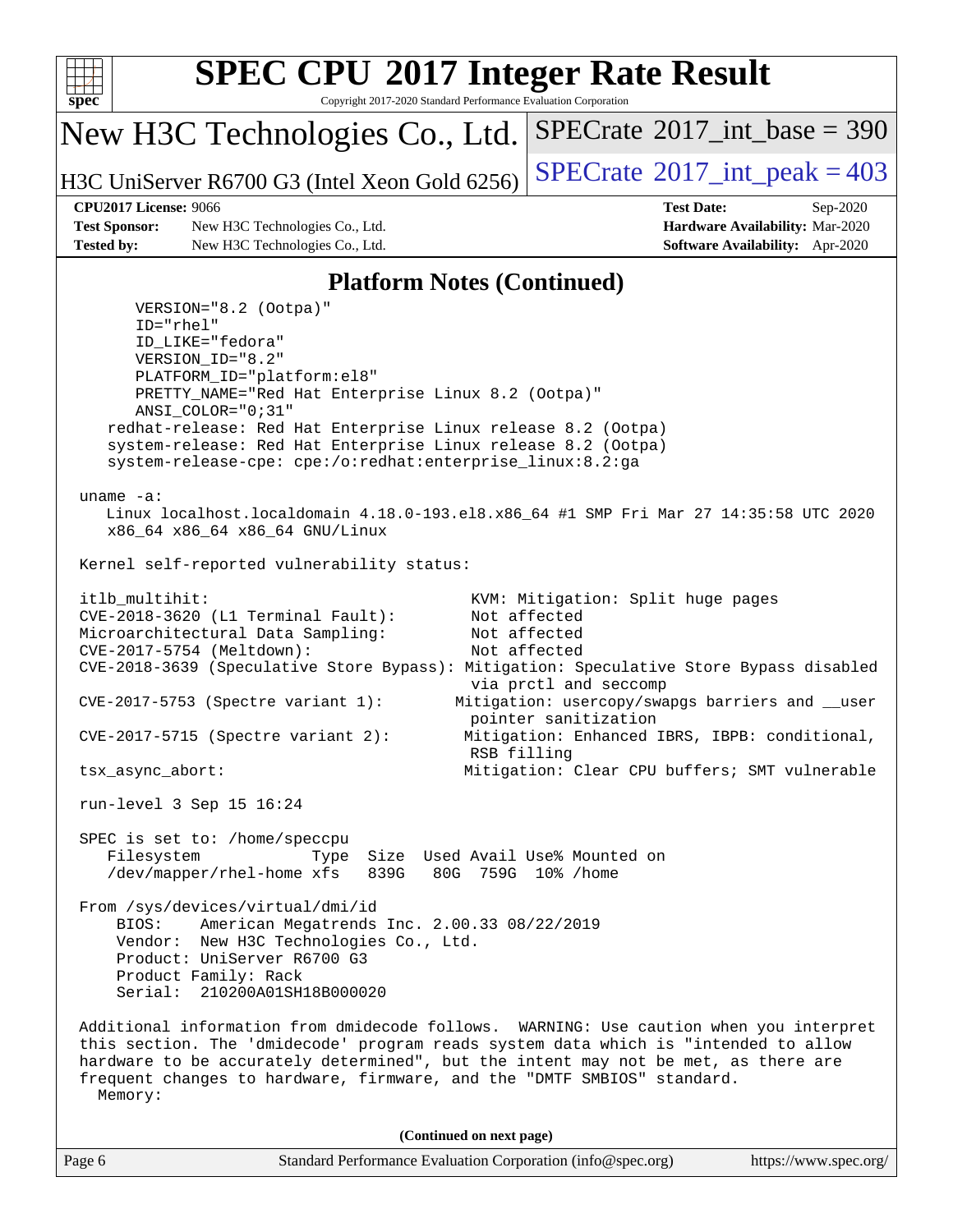

Copyright 2017-2020 Standard Performance Evaluation Corporation

## New H3C Technologies Co., Ltd.

H3C UniServer R6700 G3 (Intel Xeon Gold 6256)  $\left|$  [SPECrate](http://www.spec.org/auto/cpu2017/Docs/result-fields.html#SPECrate2017intpeak)®[2017\\_int\\_peak = 4](http://www.spec.org/auto/cpu2017/Docs/result-fields.html#SPECrate2017intpeak)03

 $SPECrate$ <sup>®</sup>[2017\\_int\\_base =](http://www.spec.org/auto/cpu2017/Docs/result-fields.html#SPECrate2017intbase) 390

**[Test Sponsor:](http://www.spec.org/auto/cpu2017/Docs/result-fields.html#TestSponsor)** New H3C Technologies Co., Ltd. **[Hardware Availability:](http://www.spec.org/auto/cpu2017/Docs/result-fields.html#HardwareAvailability)** Mar-2020 **[Tested by:](http://www.spec.org/auto/cpu2017/Docs/result-fields.html#Testedby)** New H3C Technologies Co., Ltd. **[Software Availability:](http://www.spec.org/auto/cpu2017/Docs/result-fields.html#SoftwareAvailability)** Apr-2020

**[CPU2017 License:](http://www.spec.org/auto/cpu2017/Docs/result-fields.html#CPU2017License)** 9066 **[Test Date:](http://www.spec.org/auto/cpu2017/Docs/result-fields.html#TestDate)** Sep-2020

#### **[Platform Notes \(Continued\)](http://www.spec.org/auto/cpu2017/Docs/result-fields.html#PlatformNotes)**

 24x Hynix HMA82GR7CJR8N-WM 16 GB 2 rank 2933 24x NO DIMM NO DIMM

(End of data from sysinfo program)

#### **[Compiler Version Notes](http://www.spec.org/auto/cpu2017/Docs/result-fields.html#CompilerVersionNotes)**

| Page 7 | Standard Performance Evaluation Corporation (info@spec.org)                                                                                                                      | https://www.spec.org/ |
|--------|----------------------------------------------------------------------------------------------------------------------------------------------------------------------------------|-----------------------|
|        | (Continued on next page)                                                                                                                                                         |                       |
|        | Intel(R) C Compiler for applications running on $Intel(R) 64$ , Version 2021.1<br>NextGen Build 20200304                                                                         |                       |
| C      | $500. perlbench_r(base) 502. gcc_r(base) 505.mcf_r(base, peak)$<br>525.x264_r(base, peak) 557.xz_r(base)                                                                         |                       |
|        | Intel(R) C Compiler for applications running on IA-32, Version 2021.1 NextGen<br>Build 20200304<br>Copyright (C) 1985-2020 Intel Corporation. All rights reserved.               |                       |
| C      | $  502.\text{gcc_r(peak)}$                                                                                                                                                       |                       |
|        | Intel(R) C Intel(R) 64 Compiler for applications running on Intel(R) 64,<br>Version 19.1.1.217 Build 20200306<br>Copyright (C) 1985-2020 Intel Corporation. All rights reserved. |                       |
| C      | 500.perlbench_r(peak) 557.xz_r(peak)                                                                                                                                             |                       |
|        | Intel(R) C Compiler for applications running on $Intel(R) 64$ , Version 2021.1<br>NextGen Build 20200304<br>Copyright (C) 1985-2020 Intel Corporation. All rights reserved.      |                       |
| C      | 500.perlbench_r(base) 502.gcc_r(base) 505.mcf_r(base, peak)<br>525.x264_r(base, peak) 557.xz_r(base)                                                                             |                       |
|        | Intel(R) C Compiler for applications running on IA-32, Version 2021.1 NextGen<br>Build 20200304<br>Copyright (C) 1985-2020 Intel Corporation. All rights reserved.               |                       |
| C      | $  502.\text{gcc_r(peak)}$                                                                                                                                                       |                       |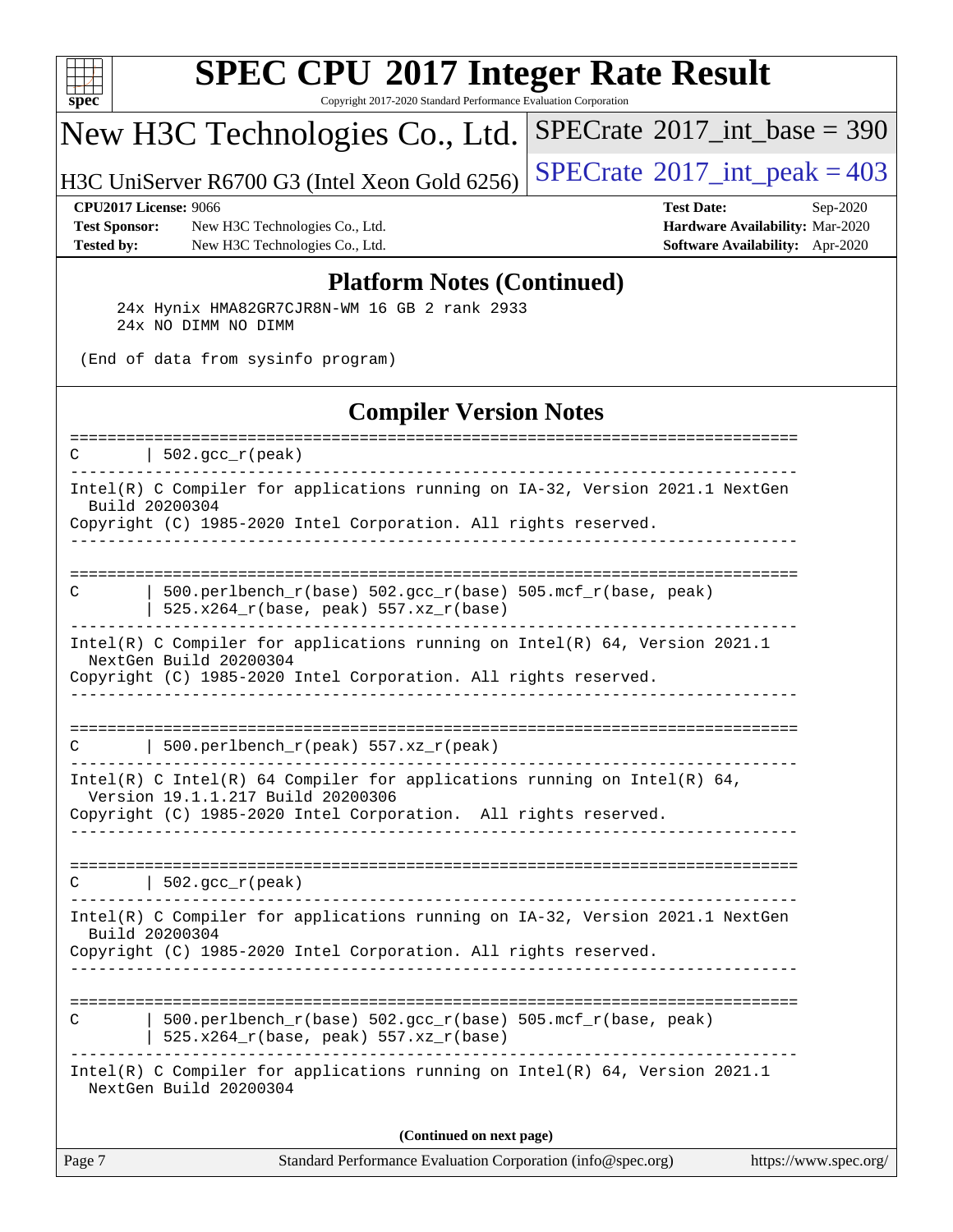| u<br>r |  |  |  |  |  |
|--------|--|--|--|--|--|

Copyright 2017-2020 Standard Performance Evaluation Corporation

# New H3C Technologies Co., Ltd.

H3C UniServer R6700 G3 (Intel Xeon Gold 6256)  $\left|$  [SPECrate](http://www.spec.org/auto/cpu2017/Docs/result-fields.html#SPECrate2017intpeak)<sup>®</sup>[2017\\_int\\_peak = 4](http://www.spec.org/auto/cpu2017/Docs/result-fields.html#SPECrate2017intpeak)03

 $SPECrate$ <sup>®</sup>[2017\\_int\\_base =](http://www.spec.org/auto/cpu2017/Docs/result-fields.html#SPECrate2017intbase) 390

**[Test Sponsor:](http://www.spec.org/auto/cpu2017/Docs/result-fields.html#TestSponsor)** New H3C Technologies Co., Ltd. **[Hardware Availability:](http://www.spec.org/auto/cpu2017/Docs/result-fields.html#HardwareAvailability)** Mar-2020 **[Tested by:](http://www.spec.org/auto/cpu2017/Docs/result-fields.html#Testedby)** New H3C Technologies Co., Ltd. **[Software Availability:](http://www.spec.org/auto/cpu2017/Docs/result-fields.html#SoftwareAvailability)** Apr-2020

**[CPU2017 License:](http://www.spec.org/auto/cpu2017/Docs/result-fields.html#CPU2017License)** 9066 **[Test Date:](http://www.spec.org/auto/cpu2017/Docs/result-fields.html#TestDate)** Sep-2020

### **[Compiler Version Notes \(Continued\)](http://www.spec.org/auto/cpu2017/Docs/result-fields.html#CompilerVersionNotes)**

| Page 8 | Standard Performance Evaluation Corporation (info@spec.org)                                                                                                                                                    | https://www.spec.org/ |
|--------|----------------------------------------------------------------------------------------------------------------------------------------------------------------------------------------------------------------|-----------------------|
|        | (Continued on next page)                                                                                                                                                                                       |                       |
|        | Fortran   548. exchange $2\lfloor r(\text{base}, \text{peak}) \rfloor$                                                                                                                                         |                       |
|        | Intel(R) C++ Compiler for applications running on Intel(R) 64, Version 2021.1<br>NextGen Build 20200304<br>Copyright (C) 1985-2020 Intel Corporation. All rights reserved.                                     |                       |
| $C++$  | -------------------------------------<br>520.omnetpp_r(base, peak) 523.xalancbmk_r(base, peak)<br>531.deepsjeng_r(base, peak) 541.leela_r(base, peak)                                                          |                       |
|        | Intel(R) C Intel(R) 64 Compiler for applications running on Intel(R) 64,<br>Version 19.1.1.217 Build 20200306<br>Copyright (C) 1985-2020 Intel Corporation. All rights reserved.                               |                       |
|        | 500.perlbench_r(peak) 557.xz_r(peak)                                                                                                                                                                           |                       |
|        | Intel(R) C Compiler for applications running on Intel(R) 64, Version 2021.1<br>NextGen Build 20200304<br>Copyright (C) 1985-2020 Intel Corporation. All rights reserved.                                       |                       |
| C      | 500.perlbench_r(base) 502.gcc_r(base) 505.mcf_r(base, peak)<br>525.x264_r(base, peak) 557.xz_r(base)                                                                                                           |                       |
|        | Intel(R) C Compiler for applications running on IA-32, Version 2021.1 NextGen<br>Build 20200304<br>Copyright (C) 1985-2020 Intel Corporation. All rights reserved.                                             |                       |
| C.     | $\vert$ 502.gcc_r(peak)                                                                                                                                                                                        |                       |
|        | Copyright (C) 1985-2020 Intel Corporation. All rights reserved.                                                                                                                                                |                       |
|        | Intel(R) C Intel(R) 64 Compiler for applications running on Intel(R) 64,<br>Version 19.1.1.217 Build 20200306                                                                                                  |                       |
|        | 500.perlbench_r(peak) 557.xz_r(peak)                                                                                                                                                                           |                       |
|        | $\frac{1}{2}$ $\frac{1}{2}$ $\frac{1}{2}$ $\frac{1}{2}$ $\frac{1}{2}$ $\frac{1}{2}$ $\frac{1}{2}$ $\frac{1}{2}$ $\frac{1}{2}$ $\frac{1}{2}$<br>Copyright (C) 1985-2020 Intel Corporation. All rights reserved. |                       |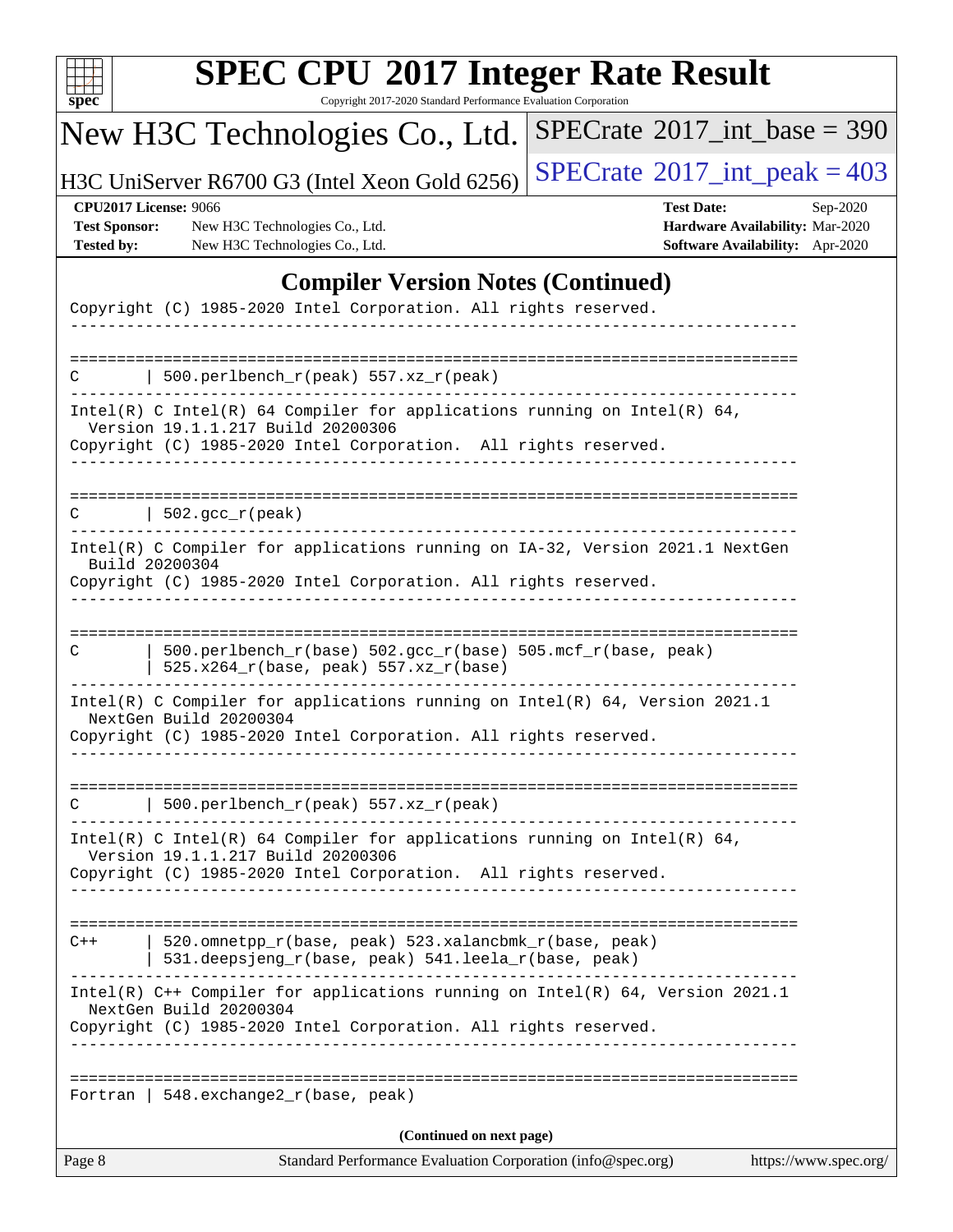

Copyright 2017-2020 Standard Performance Evaluation Corporation

## New H3C Technologies Co., Ltd.

H3C UniServer R6700 G3 (Intel Xeon Gold 6256)  $\left|$  [SPECrate](http://www.spec.org/auto/cpu2017/Docs/result-fields.html#SPECrate2017intpeak)®[2017\\_int\\_peak = 4](http://www.spec.org/auto/cpu2017/Docs/result-fields.html#SPECrate2017intpeak)03

 $SPECTate$ <sup>®</sup>[2017\\_int\\_base =](http://www.spec.org/auto/cpu2017/Docs/result-fields.html#SPECrate2017intbase) 390

**[Test Sponsor:](http://www.spec.org/auto/cpu2017/Docs/result-fields.html#TestSponsor)** New H3C Technologies Co., Ltd. **[Hardware Availability:](http://www.spec.org/auto/cpu2017/Docs/result-fields.html#HardwareAvailability)** Mar-2020 **[Tested by:](http://www.spec.org/auto/cpu2017/Docs/result-fields.html#Testedby)** New H3C Technologies Co., Ltd. **[Software Availability:](http://www.spec.org/auto/cpu2017/Docs/result-fields.html#SoftwareAvailability)** Apr-2020

**[CPU2017 License:](http://www.spec.org/auto/cpu2017/Docs/result-fields.html#CPU2017License)** 9066 **[Test Date:](http://www.spec.org/auto/cpu2017/Docs/result-fields.html#TestDate)** Sep-2020

### **[Compiler Version Notes \(Continued\)](http://www.spec.org/auto/cpu2017/Docs/result-fields.html#CompilerVersionNotes)**

------------------------------------------------------------------------------ Intel(R) Fortran Intel(R) 64 Compiler for applications running on Intel(R) 64, Version 19.1.1.217 Build 20200306 Copyright (C) 1985-2020 Intel Corporation. All rights reserved. ------------------------------------------------------------------------------

## **[Base Compiler Invocation](http://www.spec.org/auto/cpu2017/Docs/result-fields.html#BaseCompilerInvocation)**

[C benchmarks](http://www.spec.org/auto/cpu2017/Docs/result-fields.html#Cbenchmarks):  $i$ cc

[C++ benchmarks:](http://www.spec.org/auto/cpu2017/Docs/result-fields.html#CXXbenchmarks) [icpc](http://www.spec.org/cpu2017/results/res2020q4/cpu2017-20200927-24036.flags.html#user_CXXbase_intel_icpc_c510b6838c7f56d33e37e94d029a35b4a7bccf4766a728ee175e80a419847e808290a9b78be685c44ab727ea267ec2f070ec5dc83b407c0218cded6866a35d07)

[Fortran benchmarks](http://www.spec.org/auto/cpu2017/Docs/result-fields.html#Fortranbenchmarks): [ifort](http://www.spec.org/cpu2017/results/res2020q4/cpu2017-20200927-24036.flags.html#user_FCbase_intel_ifort_8111460550e3ca792625aed983ce982f94888b8b503583aa7ba2b8303487b4d8a21a13e7191a45c5fd58ff318f48f9492884d4413fa793fd88dd292cad7027ca)

## **[Base Portability Flags](http://www.spec.org/auto/cpu2017/Docs/result-fields.html#BasePortabilityFlags)**

 500.perlbench\_r: [-DSPEC\\_LP64](http://www.spec.org/cpu2017/results/res2020q4/cpu2017-20200927-24036.flags.html#b500.perlbench_r_basePORTABILITY_DSPEC_LP64) [-DSPEC\\_LINUX\\_X64](http://www.spec.org/cpu2017/results/res2020q4/cpu2017-20200927-24036.flags.html#b500.perlbench_r_baseCPORTABILITY_DSPEC_LINUX_X64) 502.gcc\_r: [-DSPEC\\_LP64](http://www.spec.org/cpu2017/results/res2020q4/cpu2017-20200927-24036.flags.html#suite_basePORTABILITY502_gcc_r_DSPEC_LP64) 505.mcf\_r: [-DSPEC\\_LP64](http://www.spec.org/cpu2017/results/res2020q4/cpu2017-20200927-24036.flags.html#suite_basePORTABILITY505_mcf_r_DSPEC_LP64) 520.omnetpp\_r: [-DSPEC\\_LP64](http://www.spec.org/cpu2017/results/res2020q4/cpu2017-20200927-24036.flags.html#suite_basePORTABILITY520_omnetpp_r_DSPEC_LP64) 523.xalancbmk\_r: [-DSPEC\\_LP64](http://www.spec.org/cpu2017/results/res2020q4/cpu2017-20200927-24036.flags.html#suite_basePORTABILITY523_xalancbmk_r_DSPEC_LP64) [-DSPEC\\_LINUX](http://www.spec.org/cpu2017/results/res2020q4/cpu2017-20200927-24036.flags.html#b523.xalancbmk_r_baseCXXPORTABILITY_DSPEC_LINUX) 525.x264\_r: [-DSPEC\\_LP64](http://www.spec.org/cpu2017/results/res2020q4/cpu2017-20200927-24036.flags.html#suite_basePORTABILITY525_x264_r_DSPEC_LP64) 531.deepsjeng\_r: [-DSPEC\\_LP64](http://www.spec.org/cpu2017/results/res2020q4/cpu2017-20200927-24036.flags.html#suite_basePORTABILITY531_deepsjeng_r_DSPEC_LP64) 541.leela\_r: [-DSPEC\\_LP64](http://www.spec.org/cpu2017/results/res2020q4/cpu2017-20200927-24036.flags.html#suite_basePORTABILITY541_leela_r_DSPEC_LP64) 548.exchange2\_r: [-DSPEC\\_LP64](http://www.spec.org/cpu2017/results/res2020q4/cpu2017-20200927-24036.flags.html#suite_basePORTABILITY548_exchange2_r_DSPEC_LP64) 557.xz\_r: [-DSPEC\\_LP64](http://www.spec.org/cpu2017/results/res2020q4/cpu2017-20200927-24036.flags.html#suite_basePORTABILITY557_xz_r_DSPEC_LP64)

## **[Base Optimization Flags](http://www.spec.org/auto/cpu2017/Docs/result-fields.html#BaseOptimizationFlags)**

| C benchmarks:                                                                                  |
|------------------------------------------------------------------------------------------------|
| -m64 -qnextgen -std=c11                                                                        |
| -Wl,-plugin-opt=-x86-branches-within-32B-boundaries -Wl,-z, muldefs                            |
| -xCORE-AVX512 -03 -ffast-math -flto -mfpmath=sse -funroll-loops                                |
| -fuse-1d=gold -gopt-mem-layout-trans=4                                                         |
| -L/usr/local/IntelCompiler19/compilers_and_libraries_2020.1.217/linux/compiler/lib/intel64_lin |
| -lqkmalloc                                                                                     |
|                                                                                                |
|                                                                                                |
|                                                                                                |

**(Continued on next page)**

Page 9 Standard Performance Evaluation Corporation [\(info@spec.org\)](mailto:info@spec.org) <https://www.spec.org/>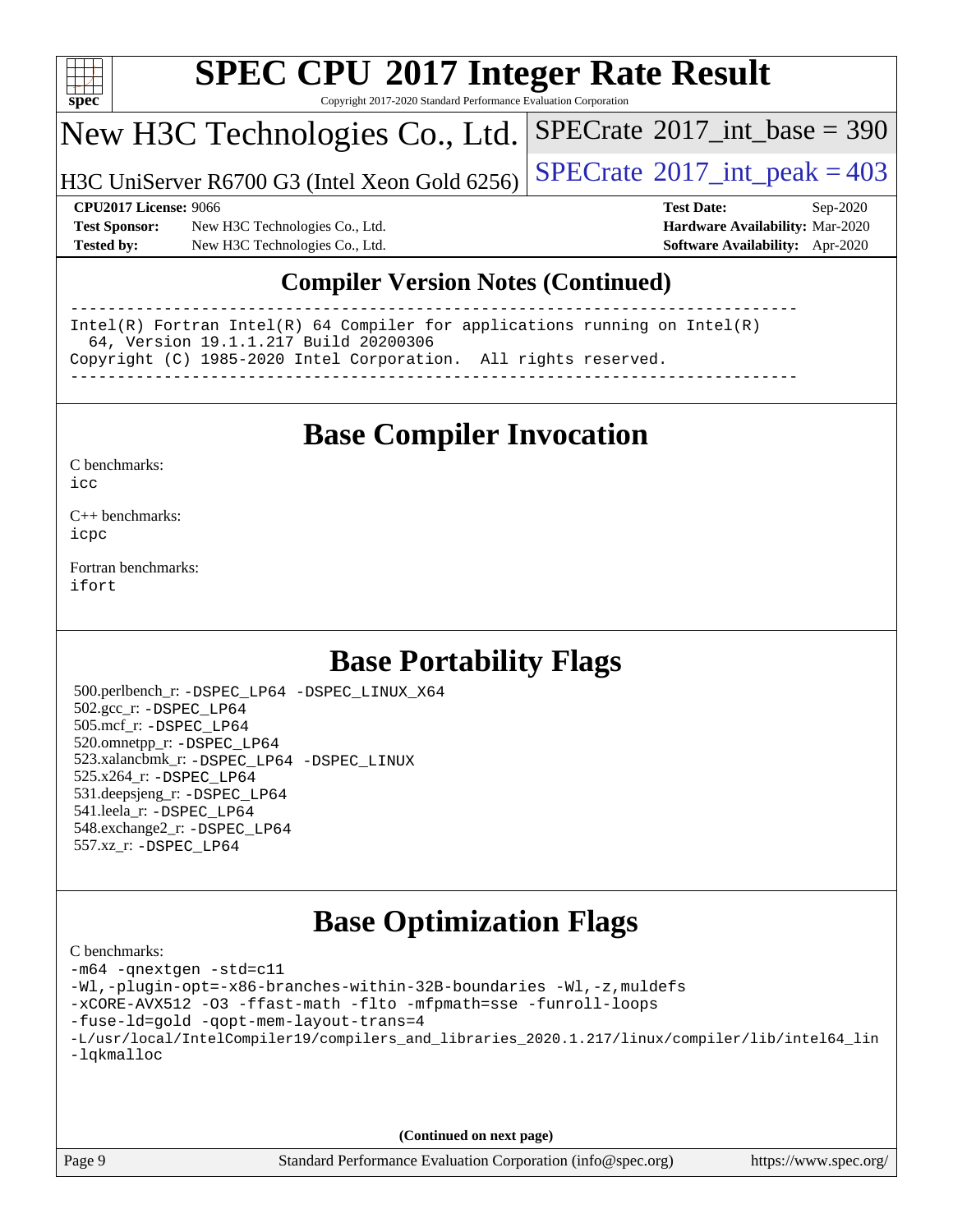

Copyright 2017-2020 Standard Performance Evaluation Corporation

## New H3C Technologies Co., Ltd.

H3C UniServer R6700 G3 (Intel Xeon Gold 6256)  $\vert$  [SPECrate](http://www.spec.org/auto/cpu2017/Docs/result-fields.html#SPECrate2017intpeak)®[2017\\_int\\_peak = 4](http://www.spec.org/auto/cpu2017/Docs/result-fields.html#SPECrate2017intpeak)03

 $SPECTate$ <sup>®</sup>[2017\\_int\\_base =](http://www.spec.org/auto/cpu2017/Docs/result-fields.html#SPECrate2017intbase) 390

**[Test Sponsor:](http://www.spec.org/auto/cpu2017/Docs/result-fields.html#TestSponsor)** New H3C Technologies Co., Ltd. **[Hardware Availability:](http://www.spec.org/auto/cpu2017/Docs/result-fields.html#HardwareAvailability)** Mar-2020 **[Tested by:](http://www.spec.org/auto/cpu2017/Docs/result-fields.html#Testedby)** New H3C Technologies Co., Ltd. **[Software Availability:](http://www.spec.org/auto/cpu2017/Docs/result-fields.html#SoftwareAvailability)** Apr-2020

**[CPU2017 License:](http://www.spec.org/auto/cpu2017/Docs/result-fields.html#CPU2017License)** 9066 **[Test Date:](http://www.spec.org/auto/cpu2017/Docs/result-fields.html#TestDate)** Sep-2020

# **[Base Optimization Flags \(Continued\)](http://www.spec.org/auto/cpu2017/Docs/result-fields.html#BaseOptimizationFlags)**

#### [C++ benchmarks:](http://www.spec.org/auto/cpu2017/Docs/result-fields.html#CXXbenchmarks)

[-m64](http://www.spec.org/cpu2017/results/res2020q4/cpu2017-20200927-24036.flags.html#user_CXXbase_m64-icc) [-qnextgen](http://www.spec.org/cpu2017/results/res2020q4/cpu2017-20200927-24036.flags.html#user_CXXbase_f-qnextgen) [-Wl,-plugin-opt=-x86-branches-within-32B-boundaries](http://www.spec.org/cpu2017/results/res2020q4/cpu2017-20200927-24036.flags.html#user_CXXbase_f-x86-branches-within-32B-boundaries_0098b4e4317ae60947b7b728078a624952a08ac37a3c797dfb4ffeb399e0c61a9dd0f2f44ce917e9361fb9076ccb15e7824594512dd315205382d84209e912f3) [-Wl,-z,muldefs](http://www.spec.org/cpu2017/results/res2020q4/cpu2017-20200927-24036.flags.html#user_CXXbase_link_force_multiple1_b4cbdb97b34bdee9ceefcfe54f4c8ea74255f0b02a4b23e853cdb0e18eb4525ac79b5a88067c842dd0ee6996c24547a27a4b99331201badda8798ef8a743f577) [-xCORE-AVX512](http://www.spec.org/cpu2017/results/res2020q4/cpu2017-20200927-24036.flags.html#user_CXXbase_f-xCORE-AVX512) [-O3](http://www.spec.org/cpu2017/results/res2020q4/cpu2017-20200927-24036.flags.html#user_CXXbase_f-O3) [-ffast-math](http://www.spec.org/cpu2017/results/res2020q4/cpu2017-20200927-24036.flags.html#user_CXXbase_f-ffast-math) [-flto](http://www.spec.org/cpu2017/results/res2020q4/cpu2017-20200927-24036.flags.html#user_CXXbase_f-flto) [-mfpmath=sse](http://www.spec.org/cpu2017/results/res2020q4/cpu2017-20200927-24036.flags.html#user_CXXbase_f-mfpmath_70eb8fac26bde974f8ab713bc9086c5621c0b8d2f6c86f38af0bd7062540daf19db5f3a066d8c6684be05d84c9b6322eb3b5be6619d967835195b93d6c02afa1) [-funroll-loops](http://www.spec.org/cpu2017/results/res2020q4/cpu2017-20200927-24036.flags.html#user_CXXbase_f-funroll-loops) [-fuse-ld=gold](http://www.spec.org/cpu2017/results/res2020q4/cpu2017-20200927-24036.flags.html#user_CXXbase_f-fuse-ld_920b3586e2b8c6e0748b9c84fa9b744736ba725a32cab14ad8f3d4ad28eecb2f59d1144823d2e17006539a88734fe1fc08fc3035f7676166309105a78aaabc32) [-qopt-mem-layout-trans=4](http://www.spec.org/cpu2017/results/res2020q4/cpu2017-20200927-24036.flags.html#user_CXXbase_f-qopt-mem-layout-trans_fa39e755916c150a61361b7846f310bcdf6f04e385ef281cadf3647acec3f0ae266d1a1d22d972a7087a248fd4e6ca390a3634700869573d231a252c784941a8) [-L/usr/local/IntelCompiler19/compilers\\_and\\_libraries\\_2020.1.217/linux/compiler/lib/intel64\\_lin](http://www.spec.org/cpu2017/results/res2020q4/cpu2017-20200927-24036.flags.html#user_CXXbase_linkpath_2cb6f503891ebf8baee7515f4e7d4ec1217444d1d05903cc0091ac4158de400651d2b2313a9fa414cb8a8f0e16ab029634f5c6db340f400369c190d4db8a54a0) [-lqkmalloc](http://www.spec.org/cpu2017/results/res2020q4/cpu2017-20200927-24036.flags.html#user_CXXbase_qkmalloc_link_lib_79a818439969f771c6bc311cfd333c00fc099dad35c030f5aab9dda831713d2015205805422f83de8875488a2991c0a156aaa600e1f9138f8fc37004abc96dc5)

#### [Fortran benchmarks:](http://www.spec.org/auto/cpu2017/Docs/result-fields.html#Fortranbenchmarks)

[-m64](http://www.spec.org/cpu2017/results/res2020q4/cpu2017-20200927-24036.flags.html#user_FCbase_m64-icc) [-Wl,-plugin-opt=-x86-branches-within-32B-boundaries](http://www.spec.org/cpu2017/results/res2020q4/cpu2017-20200927-24036.flags.html#user_FCbase_f-x86-branches-within-32B-boundaries_0098b4e4317ae60947b7b728078a624952a08ac37a3c797dfb4ffeb399e0c61a9dd0f2f44ce917e9361fb9076ccb15e7824594512dd315205382d84209e912f3) [-Wl,-z,muldefs](http://www.spec.org/cpu2017/results/res2020q4/cpu2017-20200927-24036.flags.html#user_FCbase_link_force_multiple1_b4cbdb97b34bdee9ceefcfe54f4c8ea74255f0b02a4b23e853cdb0e18eb4525ac79b5a88067c842dd0ee6996c24547a27a4b99331201badda8798ef8a743f577) [-xCORE-AVX512](http://www.spec.org/cpu2017/results/res2020q4/cpu2017-20200927-24036.flags.html#user_FCbase_f-xCORE-AVX512) [-O3](http://www.spec.org/cpu2017/results/res2020q4/cpu2017-20200927-24036.flags.html#user_FCbase_f-O3) [-ipo](http://www.spec.org/cpu2017/results/res2020q4/cpu2017-20200927-24036.flags.html#user_FCbase_f-ipo) [-no-prec-div](http://www.spec.org/cpu2017/results/res2020q4/cpu2017-20200927-24036.flags.html#user_FCbase_f-no-prec-div) [-qopt-mem-layout-trans=4](http://www.spec.org/cpu2017/results/res2020q4/cpu2017-20200927-24036.flags.html#user_FCbase_f-qopt-mem-layout-trans_fa39e755916c150a61361b7846f310bcdf6f04e385ef281cadf3647acec3f0ae266d1a1d22d972a7087a248fd4e6ca390a3634700869573d231a252c784941a8) [-nostandard-realloc-lhs](http://www.spec.org/cpu2017/results/res2020q4/cpu2017-20200927-24036.flags.html#user_FCbase_f_2003_std_realloc_82b4557e90729c0f113870c07e44d33d6f5a304b4f63d4c15d2d0f1fab99f5daaed73bdb9275d9ae411527f28b936061aa8b9c8f2d63842963b95c9dd6426b8a) [-align array32byte](http://www.spec.org/cpu2017/results/res2020q4/cpu2017-20200927-24036.flags.html#user_FCbase_align_array32byte_b982fe038af199962ba9a80c053b8342c548c85b40b8e86eb3cc33dee0d7986a4af373ac2d51c3f7cf710a18d62fdce2948f201cd044323541f22fc0fffc51b6) [-auto](http://www.spec.org/cpu2017/results/res2020q4/cpu2017-20200927-24036.flags.html#user_FCbase_f-auto) [-mbranches-within-32B-boundaries](http://www.spec.org/cpu2017/results/res2020q4/cpu2017-20200927-24036.flags.html#user_FCbase_f-mbranches-within-32B-boundaries) [-L/usr/local/IntelCompiler19/compilers\\_and\\_libraries\\_2020.1.217/linux/compiler/lib/intel64\\_lin](http://www.spec.org/cpu2017/results/res2020q4/cpu2017-20200927-24036.flags.html#user_FCbase_linkpath_2cb6f503891ebf8baee7515f4e7d4ec1217444d1d05903cc0091ac4158de400651d2b2313a9fa414cb8a8f0e16ab029634f5c6db340f400369c190d4db8a54a0) [-lqkmalloc](http://www.spec.org/cpu2017/results/res2020q4/cpu2017-20200927-24036.flags.html#user_FCbase_qkmalloc_link_lib_79a818439969f771c6bc311cfd333c00fc099dad35c030f5aab9dda831713d2015205805422f83de8875488a2991c0a156aaa600e1f9138f8fc37004abc96dc5)

## **[Peak Compiler Invocation](http://www.spec.org/auto/cpu2017/Docs/result-fields.html#PeakCompilerInvocation)**

[C benchmarks](http://www.spec.org/auto/cpu2017/Docs/result-fields.html#Cbenchmarks): [icc](http://www.spec.org/cpu2017/results/res2020q4/cpu2017-20200927-24036.flags.html#user_CCpeak_intel_icc_66fc1ee009f7361af1fbd72ca7dcefbb700085f36577c54f309893dd4ec40d12360134090235512931783d35fd58c0460139e722d5067c5574d8eaf2b3e37e92)

[C++ benchmarks:](http://www.spec.org/auto/cpu2017/Docs/result-fields.html#CXXbenchmarks) [icpc](http://www.spec.org/cpu2017/results/res2020q4/cpu2017-20200927-24036.flags.html#user_CXXpeak_intel_icpc_c510b6838c7f56d33e37e94d029a35b4a7bccf4766a728ee175e80a419847e808290a9b78be685c44ab727ea267ec2f070ec5dc83b407c0218cded6866a35d07)

[Fortran benchmarks](http://www.spec.org/auto/cpu2017/Docs/result-fields.html#Fortranbenchmarks): [ifort](http://www.spec.org/cpu2017/results/res2020q4/cpu2017-20200927-24036.flags.html#user_FCpeak_intel_ifort_8111460550e3ca792625aed983ce982f94888b8b503583aa7ba2b8303487b4d8a21a13e7191a45c5fd58ff318f48f9492884d4413fa793fd88dd292cad7027ca)

## **[Peak Portability Flags](http://www.spec.org/auto/cpu2017/Docs/result-fields.html#PeakPortabilityFlags)**

 500.perlbench\_r: [-DSPEC\\_LP64](http://www.spec.org/cpu2017/results/res2020q4/cpu2017-20200927-24036.flags.html#b500.perlbench_r_peakPORTABILITY_DSPEC_LP64) [-DSPEC\\_LINUX\\_X64](http://www.spec.org/cpu2017/results/res2020q4/cpu2017-20200927-24036.flags.html#b500.perlbench_r_peakCPORTABILITY_DSPEC_LINUX_X64) 502.gcc\_r: [-D\\_FILE\\_OFFSET\\_BITS=64](http://www.spec.org/cpu2017/results/res2020q4/cpu2017-20200927-24036.flags.html#user_peakPORTABILITY502_gcc_r_file_offset_bits_64_5ae949a99b284ddf4e95728d47cb0843d81b2eb0e18bdfe74bbf0f61d0b064f4bda2f10ea5eb90e1dcab0e84dbc592acfc5018bc955c18609f94ddb8d550002c) 505.mcf\_r: [-DSPEC\\_LP64](http://www.spec.org/cpu2017/results/res2020q4/cpu2017-20200927-24036.flags.html#suite_peakPORTABILITY505_mcf_r_DSPEC_LP64) 520.omnetpp\_r: [-DSPEC\\_LP64](http://www.spec.org/cpu2017/results/res2020q4/cpu2017-20200927-24036.flags.html#suite_peakPORTABILITY520_omnetpp_r_DSPEC_LP64) 523.xalancbmk\_r: [-DSPEC\\_LP64](http://www.spec.org/cpu2017/results/res2020q4/cpu2017-20200927-24036.flags.html#suite_peakPORTABILITY523_xalancbmk_r_DSPEC_LP64) [-DSPEC\\_LINUX](http://www.spec.org/cpu2017/results/res2020q4/cpu2017-20200927-24036.flags.html#b523.xalancbmk_r_peakCXXPORTABILITY_DSPEC_LINUX) 525.x264\_r: [-DSPEC\\_LP64](http://www.spec.org/cpu2017/results/res2020q4/cpu2017-20200927-24036.flags.html#suite_peakPORTABILITY525_x264_r_DSPEC_LP64) 531.deepsjeng\_r: [-DSPEC\\_LP64](http://www.spec.org/cpu2017/results/res2020q4/cpu2017-20200927-24036.flags.html#suite_peakPORTABILITY531_deepsjeng_r_DSPEC_LP64) 541.leela\_r: [-DSPEC\\_LP64](http://www.spec.org/cpu2017/results/res2020q4/cpu2017-20200927-24036.flags.html#suite_peakPORTABILITY541_leela_r_DSPEC_LP64) 548.exchange2\_r: [-DSPEC\\_LP64](http://www.spec.org/cpu2017/results/res2020q4/cpu2017-20200927-24036.flags.html#suite_peakPORTABILITY548_exchange2_r_DSPEC_LP64) 557.xz\_r: [-DSPEC\\_LP64](http://www.spec.org/cpu2017/results/res2020q4/cpu2017-20200927-24036.flags.html#suite_peakPORTABILITY557_xz_r_DSPEC_LP64)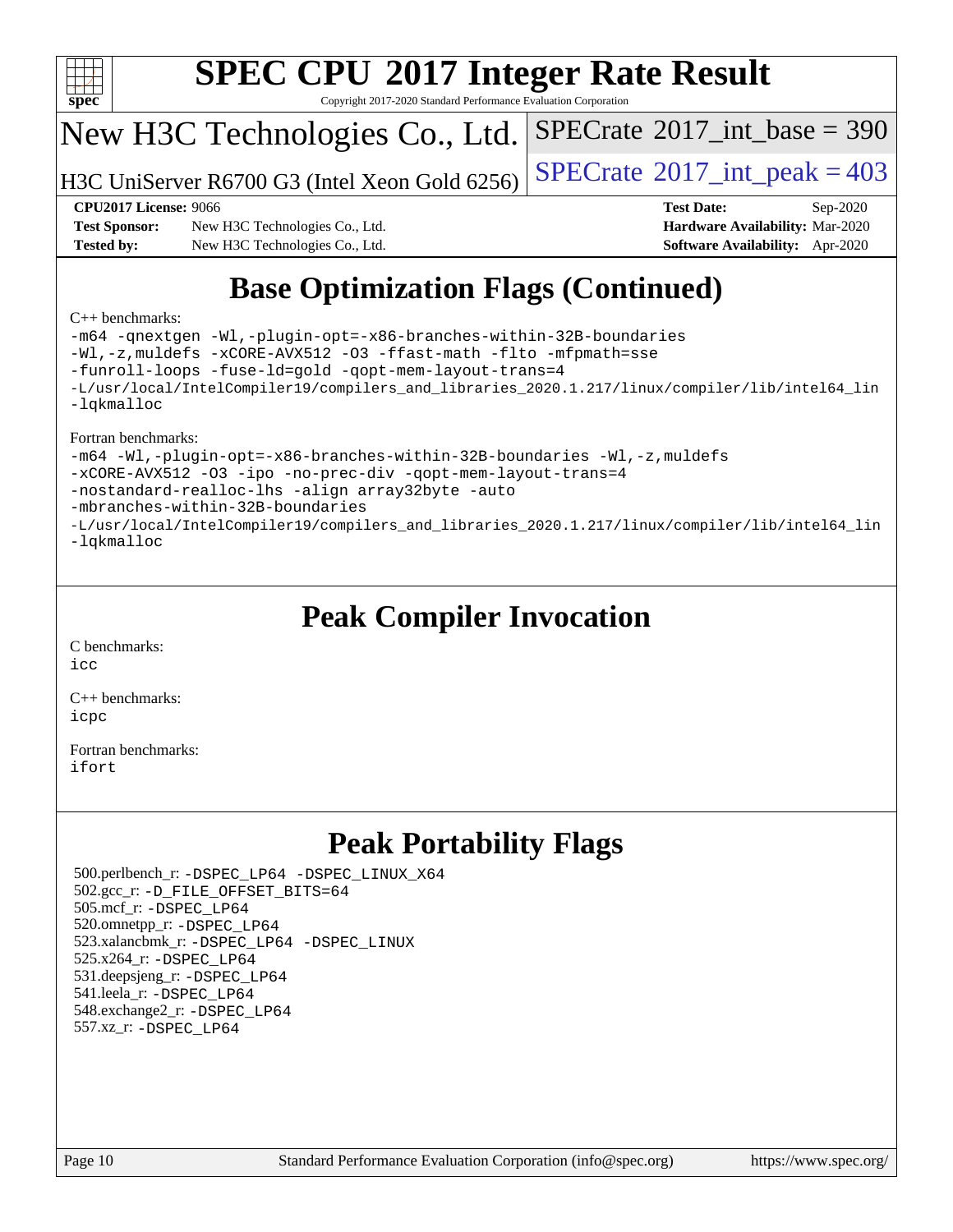| <b>SPEC CPU®2017 Integer Rate Result</b>                                                                                                                                                                                                                                                                                                                                                                                                      |                                                                                                     |  |  |  |  |  |
|-----------------------------------------------------------------------------------------------------------------------------------------------------------------------------------------------------------------------------------------------------------------------------------------------------------------------------------------------------------------------------------------------------------------------------------------------|-----------------------------------------------------------------------------------------------------|--|--|--|--|--|
| spec <sup>®</sup><br>Copyright 2017-2020 Standard Performance Evaluation Corporation                                                                                                                                                                                                                                                                                                                                                          |                                                                                                     |  |  |  |  |  |
| New H3C Technologies Co., Ltd.                                                                                                                                                                                                                                                                                                                                                                                                                | $SPECrate^{\circ}2017\_int\_base = 390$                                                             |  |  |  |  |  |
| H3C UniServer R6700 G3 (Intel Xeon Gold 6256)                                                                                                                                                                                                                                                                                                                                                                                                 | $SPECTate$ <sup>®</sup> 2017_int_peak = 403                                                         |  |  |  |  |  |
| <b>CPU2017 License: 9066</b><br><b>Test Sponsor:</b><br>New H3C Technologies Co., Ltd.<br><b>Tested by:</b><br>New H3C Technologies Co., Ltd.                                                                                                                                                                                                                                                                                                 | <b>Test Date:</b><br>Sep-2020<br>Hardware Availability: Mar-2020<br>Software Availability: Apr-2020 |  |  |  |  |  |
| <b>Peak Optimization Flags</b>                                                                                                                                                                                                                                                                                                                                                                                                                |                                                                                                     |  |  |  |  |  |
| C benchmarks:                                                                                                                                                                                                                                                                                                                                                                                                                                 |                                                                                                     |  |  |  |  |  |
| 500.perlbench_r: -Wl, -z, muldefs -prof-gen(pass 1) -prof-use(pass 2)<br>-xCORE-AVX512 -ipo -03 -no-prec-div<br>-gopt-mem-layout-trans=4 -fno-strict-overflow<br>-mbranches-within-32B-boundaries<br>-L/usr/local/IntelCompiler19/compilers_and_libraries_2020.1.217/linux/compiler/lib/intel64_lin<br>-lqkmalloc                                                                                                                             |                                                                                                     |  |  |  |  |  |
| $502.gcc_r$ : $-m32$<br>-L/usr/local/IntelCompiler19/compilers_and_libraries_2020.1.217/linux/compiler/lib/ia32_lin<br>-std=gnu89<br>-Wl,-plugin-opt=-x86-branches-within-32B-boundaries<br>-Wl,-z, muldefs -fprofile-generate(pass 1)<br>-fprofile-use=default.profdata(pass 2) -xCORE-AVX512 -flto<br>-Ofast(pass 1) -03 -ffast-math -qnextgen -fuse-ld=gold<br>-qopt-mem-layout-trans=4 -L/usr/local/jemalloc32-5.0.1/lib<br>$-lj$ emalloc |                                                                                                     |  |  |  |  |  |
| $505.\text{mcf}_r$ : basepeak = yes                                                                                                                                                                                                                                                                                                                                                                                                           |                                                                                                     |  |  |  |  |  |
| $525.x264$ _r: $-m64$ -qnextgen -std=c11<br>-Wl,-plugin-opt=-x86-branches-within-32B-boundaries<br>-Wl,-z, muldefs -xCORE-AVX512 -flto -03 -ffast-math<br>-fuse-ld=gold -qopt-mem-layout-trans=4 -fno-alias<br>-L/usr/local/IntelCompiler19/compilers_and_libraries_2020.1.217/linux/compiler/lib/intel64_lin<br>-lqkmalloc                                                                                                                   |                                                                                                     |  |  |  |  |  |
| $557.xz_r: -W1, -z$ , muldefs $-xCORE-AVX512 -ipo -03 -no-prec-div$<br>-qopt-mem-layout-trans=4 -mbranches-within-32B-boundaries<br>-L/usr/local/IntelCompiler19/compilers and libraries 2020.1.217/linux/compiler/lib/intel64 lin<br>$-lq$ kmalloc                                                                                                                                                                                           |                                                                                                     |  |  |  |  |  |
| C++ benchmarks:                                                                                                                                                                                                                                                                                                                                                                                                                               |                                                                                                     |  |  |  |  |  |
| $520.$ omnetpp_r: basepeak = yes                                                                                                                                                                                                                                                                                                                                                                                                              |                                                                                                     |  |  |  |  |  |
| $523.xalanchmk_r: basepeak = yes$                                                                                                                                                                                                                                                                                                                                                                                                             |                                                                                                     |  |  |  |  |  |
| $531$ .deepsjeng_r: basepeak = yes                                                                                                                                                                                                                                                                                                                                                                                                            |                                                                                                     |  |  |  |  |  |
| $541$ .leela_r: basepeak = yes                                                                                                                                                                                                                                                                                                                                                                                                                |                                                                                                     |  |  |  |  |  |
| Fortran benchmarks:                                                                                                                                                                                                                                                                                                                                                                                                                           |                                                                                                     |  |  |  |  |  |
|                                                                                                                                                                                                                                                                                                                                                                                                                                               |                                                                                                     |  |  |  |  |  |
| (Continued on next page)                                                                                                                                                                                                                                                                                                                                                                                                                      |                                                                                                     |  |  |  |  |  |
| Page 11<br>Standard Performance Evaluation Corporation (info@spec.org)                                                                                                                                                                                                                                                                                                                                                                        | https://www.spec.org/                                                                               |  |  |  |  |  |